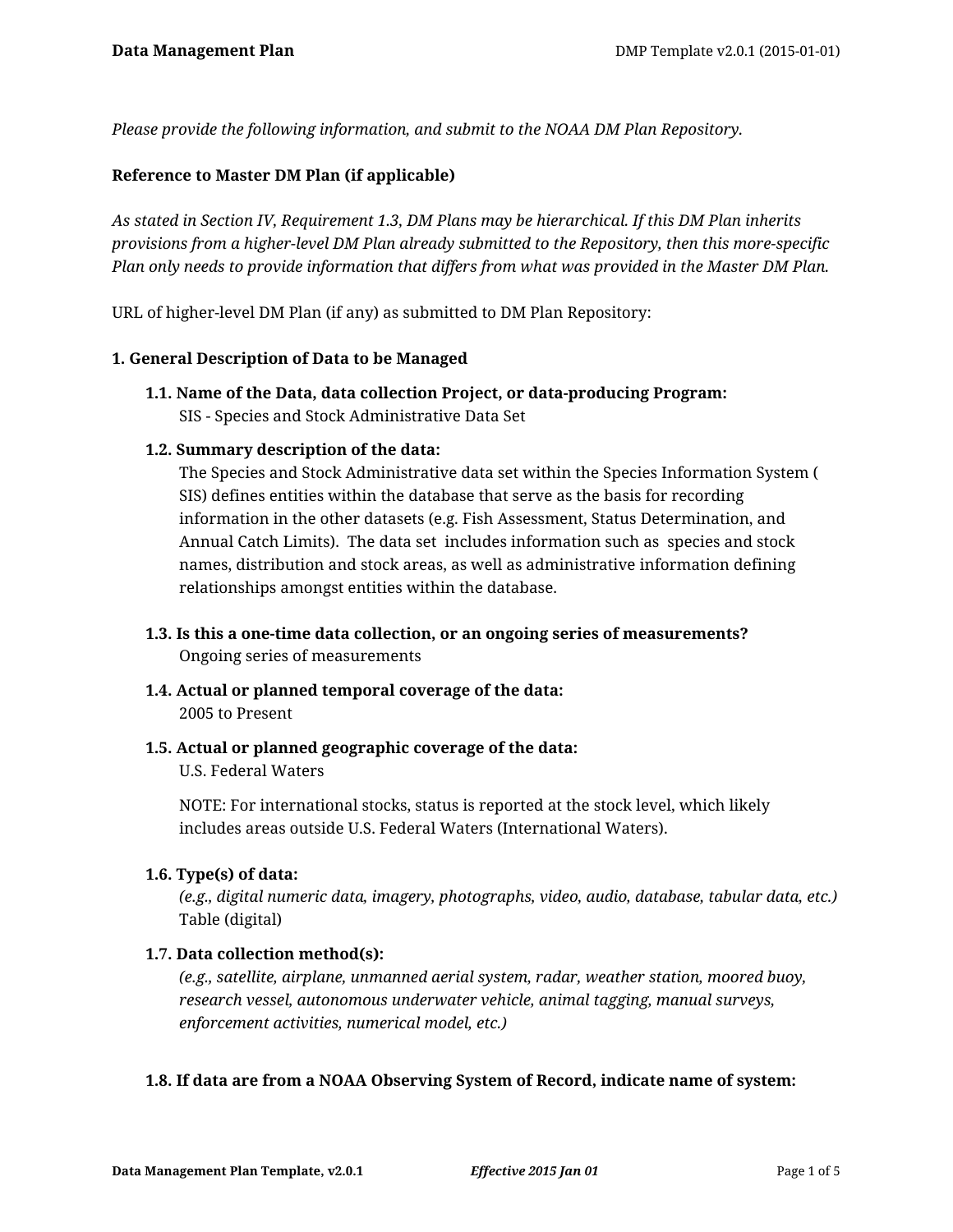**1.8.1. If data are from another observing system, please specify:**

### **2. Point of Contact for this Data Management Plan (author or maintainer)**

**2.1. Name:**

Jeffrey Vieser

- **2.2. Title:** Metadata Contact
- **2.3. Affiliation or facility:**
- **2.4. E-mail address:** jeffrey.vieser@noaa.gov
- **2.5. Phone number:** 301-427-8112

## **3. Responsible Party for Data Management**

*Program Managers, or their designee, shall be responsible for assuring the proper management of the data produced by their Program. Please indicate the responsible party below.*

**3.1. Name:**

Jeffrey Vieser

**3.2. Title:**

Data Steward

## **4. Resources**

*Programs must identify resources within their own budget for managing the data they produce.*

# **4.1. Have resources for management of these data been identified?**

Yes

## **4.2. Approximate percentage of the budget for these data devoted to data management ( specify percentage or "unknown"):**

Unknown

## **5. Data Lineage and Quality**

*NOAA has issued Information Quality Guidelines for ensuring and maximizing the quality, objectivity, utility, and integrity of information which it disseminates.*

## **5.1. Processing workflow of the data from collection or acquisition to making it publicly accessible**

*(describe or provide URL of description):* Lineage Statement: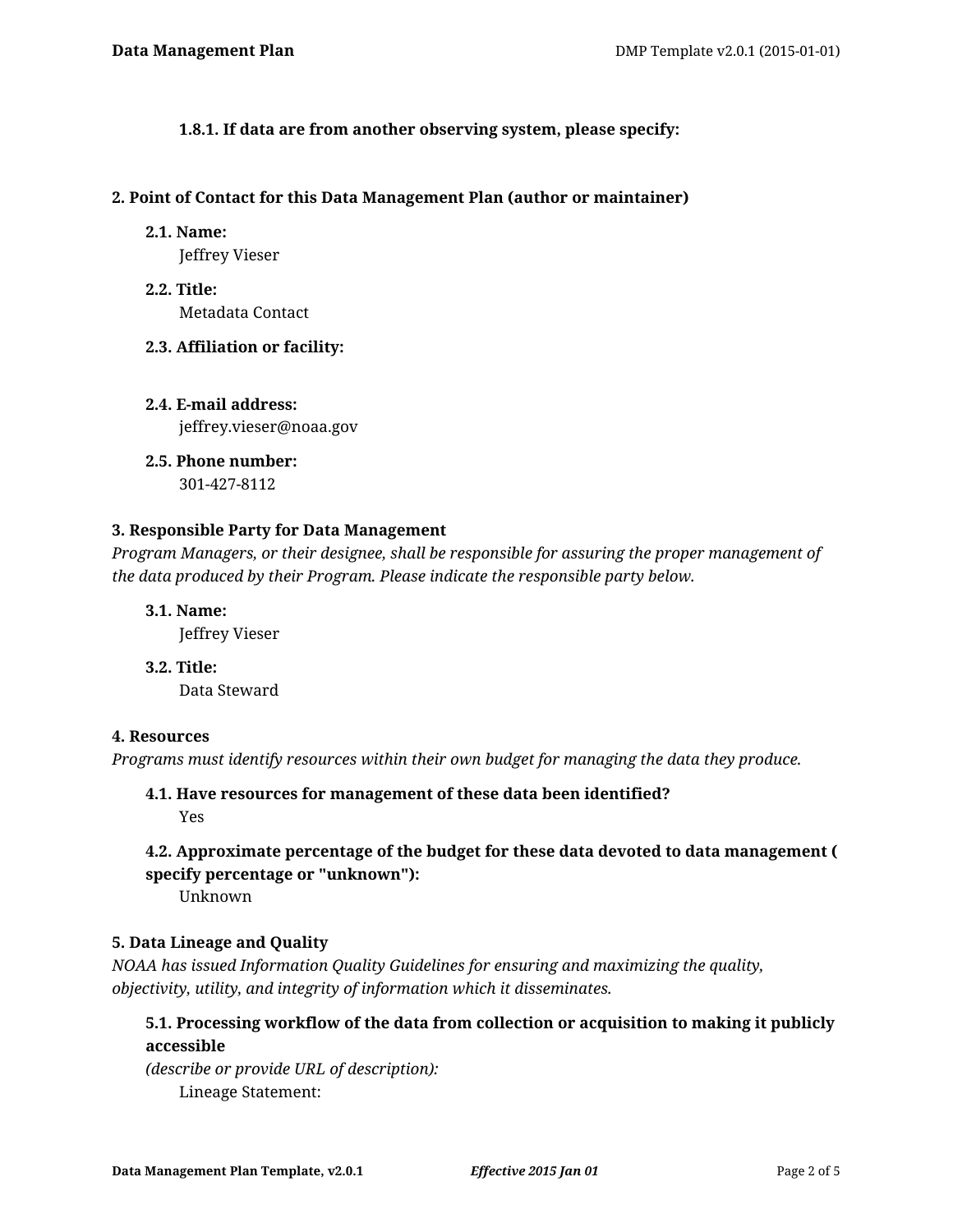1. The first step in adding a new SIS Species Record in SIS is to search by the species scientific name as listed in the Integrated Taxonomic Information System (ITIS). Once the species is located, the Taxonomic Serial Number (TSN) which is a unique, persistent, non-intelligent identifier for a scientific name, will be automatically generated. 2. SIS Entity records are then created by first selecting the entity type (stock or stock complex). If the entity type is a stock, the entity name is a concatenation of species name and stock area, both selected through drop down lists. The Stock Name will be automatically generated once the species name and Stock Area fields are populated. If the entity type is a stock complex, the administrator types the entity name, and then selects stock area. Entity descriptions and attributes are selected using drop down lists. The administrator then selects the appropriate Jurisdiction for the new stock from the available list. The administrator selects the FMP associated with the stock; the FMP list is populated based on the selected Jurisdiction. The administrator selects the Stock's Stock Area from the list; the stock area list is populated based on the selected FMP. 3. An Effective Date for the stock is entered if appropriate; End Date may be left blank unless it is known. 4. Regulatory attributes (e.g. Science Center, NMFS Region, Regional Ecosystem, In FMP Management Unit, Fish Stock Sustainability Index, Status Determination (SD), and Annual Catch Limit (ACL) flag are entered for the new stock. 5. If the entity is a stock complex, species members can be added (and modified as needed) under the stock grouping tab.

# **5.1.1. If data at different stages of the workflow, or products derived from these data, are subject to a separate data management plan, provide reference to other plan:**

**5.2. Quality control procedures employed (describe or provide URL of description):** Species, stock and SIS entity information is entered by Primary SIS Administrator and checked by SIS Admin users to ensure correct attributes/ entries.

## **6. Data Documentation**

*The EDMC Data Documentation Procedural Directive requires that NOAA data be well documented, specifies the use of ISO 19115 and related standards for documentation of new data, and provides links to resources and tools for metadata creation and validation.*

- **6.1. Does metadata comply with EDMC Data Documentation directive?** No
	- **6.1.1. If metadata are non-existent or non-compliant, please explain:** Missing/invalid information:
		- 1.7. Data collection method(s)
- **6.2. Name of organization or facility providing metadata hosting:** NMFS Office of Science and Technology

## **6.2.1. If service is needed for metadata hosting, please indicate:**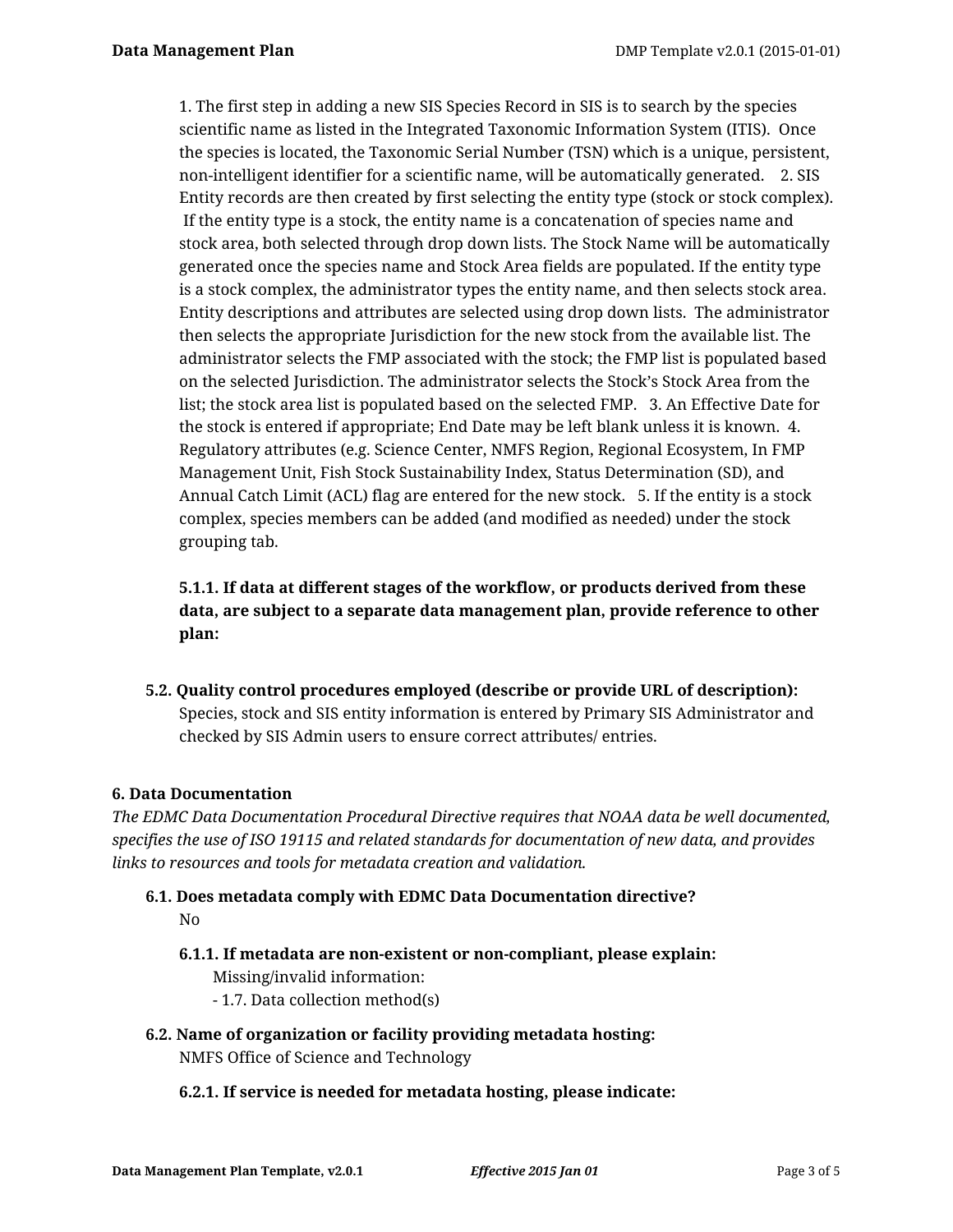## **6.3. URL of metadata folder or data catalog, if known:**

https://www.fisheries.noaa.gov/inport/item/25796

### **6.4. Process for producing and maintaining metadata**

*(describe or provide URL of description):*

Metadata produced and maintained in accordance with the NOAA Data Documentation Procedural Directive: https://nosc.noaa.gov/EDMC/DAARWG/docs/EDMC\_PD-Data\_Documentation\_v1.pdf

## **7. Data Access**

*NAO 212-15 states that access to environmental data may only be restricted when distribution is explicitly limited by law, regulation, policy (such as those applicable to personally identifiable information or protected critical infrastructure information or proprietary trade information) or by security requirements. The EDMC Data Access Procedural Directive contains specific guidance, recommends the use of open-standard, interoperable, non-proprietary web services, provides information about resources and tools to enable data access, and includes a Waiver to be submitted to justify any approach other than full, unrestricted public access.*

# **7.1. Do these data comply with the Data Access directive?**

No

**7.1.1. If the data are not to be made available to the public at all, or with limitations, has a Waiver (Appendix A of Data Access directive) been filed?** No

**7.1.2. If there are limitations to public data access, describe how data are protected from unauthorized access or disclosure:**

No Restrictions

- **7.2. Name of organization of facility providing data access:** NMFS Office of Science and Technology (OST)
	- **7.2.1. If data hosting service is needed, please indicate:** Yes
	- **7.2.2. URL of data access service, if known:**
- **7.3. Data access methods or services offered:**

Data for FSSI stocks can be accessed through the SIS Public Portal. Additional data can be obtained by sending a request to Stacey.Miller@noaa.gov

**7.4. Approximate delay between data collection and dissemination:**

0 Days

**7.4.1. If delay is longer than latency of automated processing, indicate under what authority data access is delayed:**